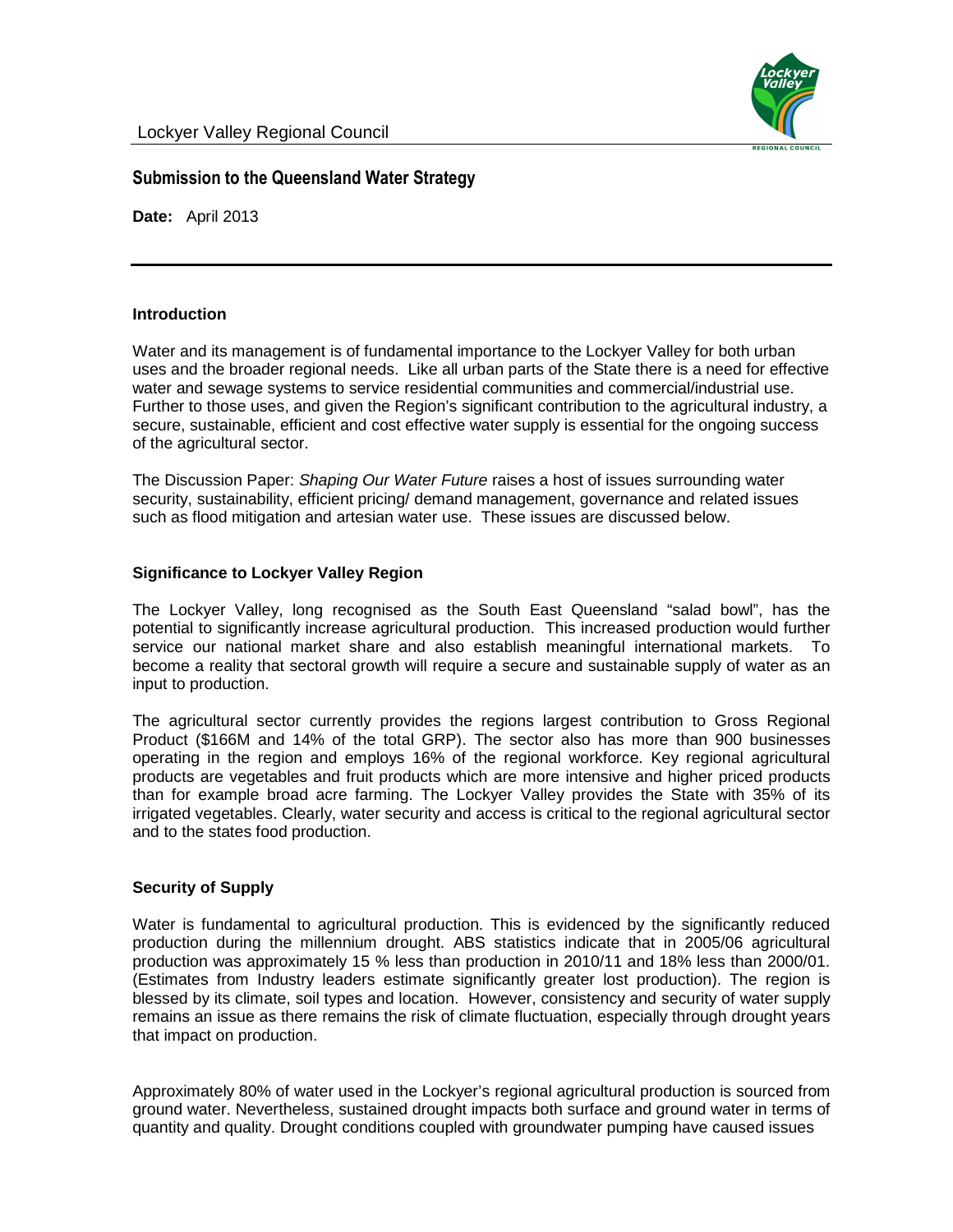

## Lockyer Valley Regional Council

in terms of limited aquifer recharge, groundwater storage depletion, rising salinity levels in some areas and failure or diminished capacity of bores. Council is seeking to protect the aquifers from incompatible uses such as mining and coal seam gas operations.

Council and other stakeholders are also looking to develop recycled water options from sewage treatment plants to assist with water security and continuity of supply in times of drought. This would build on the recycling initiatives implemented in the first stages of the Western Corridor Recycled Water Scheme. State Government support and the recognition of such approaches in the Water Strategy would be welcomed.

Agricultural production needs a secure water supply just as the market place for the products needs security of the supply of the agricultural product. Before the investment of capital in agricultural ventures, producers need to be able to ensure a revenue stream to service their investment. That revenue stream is dependent on certainty over the inputs to production especially water. Otherwise the risk is too significant and capital will go elsewhere.

One issue evident in water related strategies in the past has been the view that agricultural uses of water can be utilised as a buffer against drought affecting urban/domestic supply. However, it needs to be recognised that if the agricultural industry is to prosper there will need to be increased certainty over water supply for that industry as well.

## **Sustainability /Recycling/Climate Change**

The Lockyer is keen to maintain and enhance its reputation as a clean, green and sustainable community. While this is relevant for all industry in the region it is of special significance to agriculture. While issues such as bio-security are significant, maintaining a clean and sustainable water supply is clearly fundamental.

LVRC is supportive of the beneficial use of sewage as a strategy to mitigate the adverse environmental effects of releasing treated sewage to waterways and as a strategy to achieve sustainable water use. As indicated above Council is considering recycling of sewage water for industrial and agricultural uses. This clearly has a community, environmental and water security benefits. The water strategy needs to support and foster such projects.

There is ongoing debate about the extent of climate change and its causes. However, it is well understood that regardless of climate change there will be ongoing seasonal variability with respect to rainfall. The cyclical pattern of drought and flood is not going to change.

This emphasises the need for a more reliable and sustainable use of water as agricultural production increases and utilises more water in the face of increased evaporation. Site selection, crop management, cultivar selection along with the management of the water resource will all be required and needing state government leadership through the water strategy. While more efficient use and management of demand will assist it will be important for the state to identify and plan for alternate water supplies.

Attitudinal change to the use of recycling water will be required. Similarly water quality needs be fit for purpose. Industrial uses clearly demand less treatment. Depending on its specific use, there is also a range of water qualities required for agriculture. The key is fitness for purpose. The State's Water Strategy can play a role in fostering attitudinal change and community acceptance of recycled water.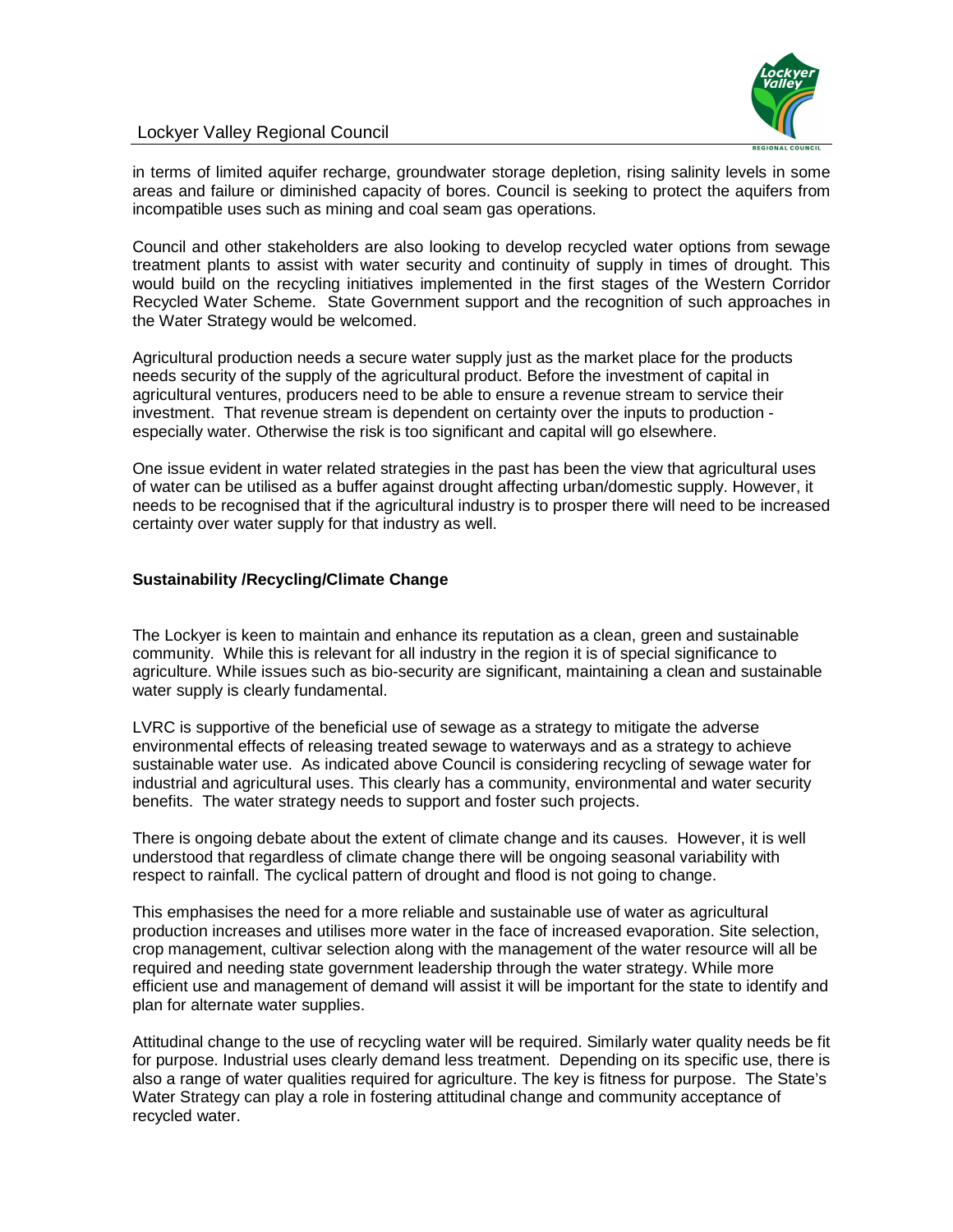

## **User Pays/ Best Use /Demand/Pricing**

According to the Queensland Water Commission's SEQ water strategy, rural producers in SEQ used about 150 000 megalitres of water in 2005. That document notes the need to both improve the reliability of water supply and to also price water appropriately. This is considered necessary to seek improvements in water efficiency. It is also considered that water should be provided to the most effective use of that resource.

Pricing is one tool to allocate finite resources and to reflect true costs. As noted in the discussion paper water efficiency is the target and pricing should be considered as a starting point for both water supply and the management of sewage disposal to reflect consumption and use. The State is also able to influence the allocation of water and the State needs to develop, in consultation with local government and other stakeholders, the appropriate criteria to allocate water effectively.

Both ground water and surface water needs to be allocated to the optimal user in terms of the value of the ultimate product and the industry itself. This allocation needs to reference the long term sustainability of both the water resource and the respective industry. For example an industry requiring high levels of water as an input but with a modest commercial benefit per unit of product (an example may be the rice industry) would need to demonstrate significant additional economic/community benefits to justify the inefficient use of that scarce resource.

As discussed below, under current governance arrangements, LVRC has little ability to influence the price of water. LVRC owns less than 1 % of QUU and has no direct board representation. The QCA has previously noted that the bulk water price is the largest determinant of price for water. This in turn is reflected and influenced by the water distributer/ retailers.

Pricing of water is complicated especially when effectively geographic monopoles are established. As a starting point, prices should ideally reflect the efficient cost of supply rather than what the market will bear. Governance arrangements and legislative frameworks need to be developed to best suit that target. Pricing of water should be able to change with the market (to allocate water more efficiently) but more certainty over pricing paths is also desirable. Industrial and agricultural users of water need more certainty over pricing in order to plan their investment decisions without factoring in significant price risks. It is considered that longer term indicative pricing paths are required to foster investment.

Water use and pricing is a complex area and full consultation with Councils should be undertaken prior to setting policy or proposing complex legislative changes. This would hopefully avoid the need to repeal legislation before it even commences.

### **Ownership /Governance/ QUU/Regulator**

As indicated above Governance arrangements in the water sector are complex and not well understood. While historically local governments were directly involved in the establishment of water infrastructure and distribution of water they are now somewhat removed from this function. There are bulk water entities who provider, store and treat water. There are other entities who manage and operate pipelines to others involved in the distribution and retailing of water and sewage services. There are grid managers and price regulators etc. The role and interrelationships of these entities is not understood by the consumer who is simply seeking water and sewage services.